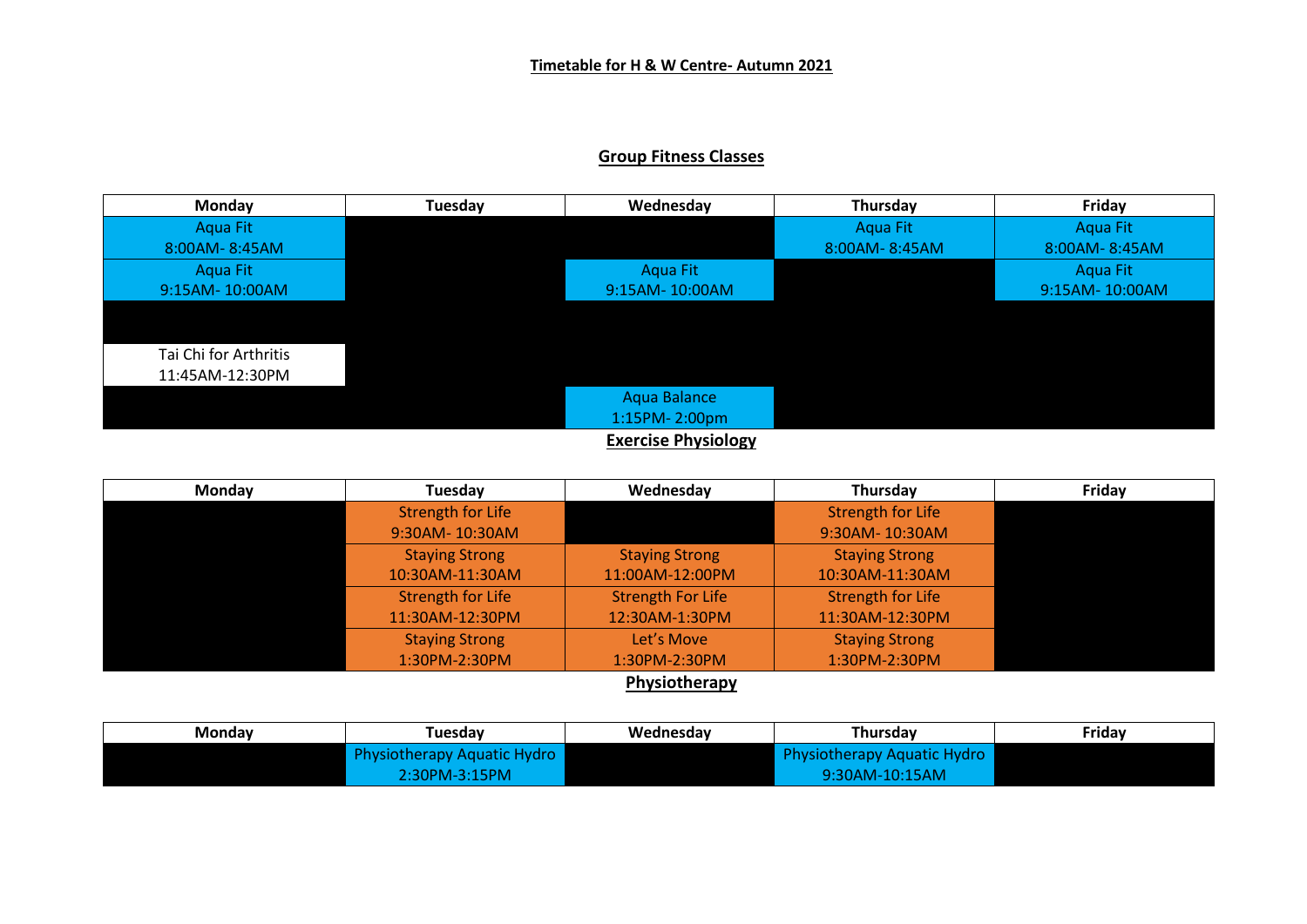## **Timetable for H & W Centre- Autumn 2021**

**AquaFit:** Aqua Fit is a fun, low impact class designed for seniors. With easy to follow moves using equipment to improve cardiovascular, range of movement and coordination, it is suitable for all levels. This class will leave you feeling empowered and feeling alive.

**Aquabalance:** Aqua balance focuses on developing and strengthening the legs and upper body using equipment. Simple to follow exercises which targets balance, this class is a safe entry point for exercise post-operative or for musculoskeletal injuries that require progressive rehabilitation.

**Tai Chi for Arthritis:** In 1997, Dr Paul Lam's team of Tai Chi and medical experts designed the program Tai Chi for Arthritis especially for people with arthritis. This program is based on Sun style Tai Chi for its unique Qigong component which has a powerful healing ability. It contains all the essential principles of Tai Chi and the movements are safe. It is short and easy-to-learn. Tai Chi for Arthritis helps arthritis by improving muscular strength, flexibility and fitness.

**Strength For Life:** Strength For Life (Previously known as Living Longer Living Stronger). It is a low cost, evidence based progressive strength training and exercise program designed specifically for the over 50's to stay strong, active and fit. The exercise programs are individually tailored for each participant and it helps to improve balance, cardiovascular fitness, muscle strength and overall general wellbeing.

**Staying Strong:** This is a group based class dedicated for people with complex health conditions and care needs which require a targeted program with a higher degree of support and supervision. This class will help to increase your confidence as well as maintain your independence for your daily activities.

**Physiotherapeutic Aquatic Hydro:** Group rehabilitation class; targeting specific injury sites per individual needs, general strength and mobility training. We concentrate on restoring joint range of movement and function, maintenance of current functional levels for seniors and stimulating mental health and wellbeing. Suitable for post knee and hip replacements, Osteo-arthritis, Rotator cuff injuries, knee and ankle instability or lower back pain

Let's Move: Let's Move class is for clients who is required to sit down to participate any activity, or who would like to participate exercises while they are seated. Clients with high risk of falls required to join Let's Move class rather than any other group classes.